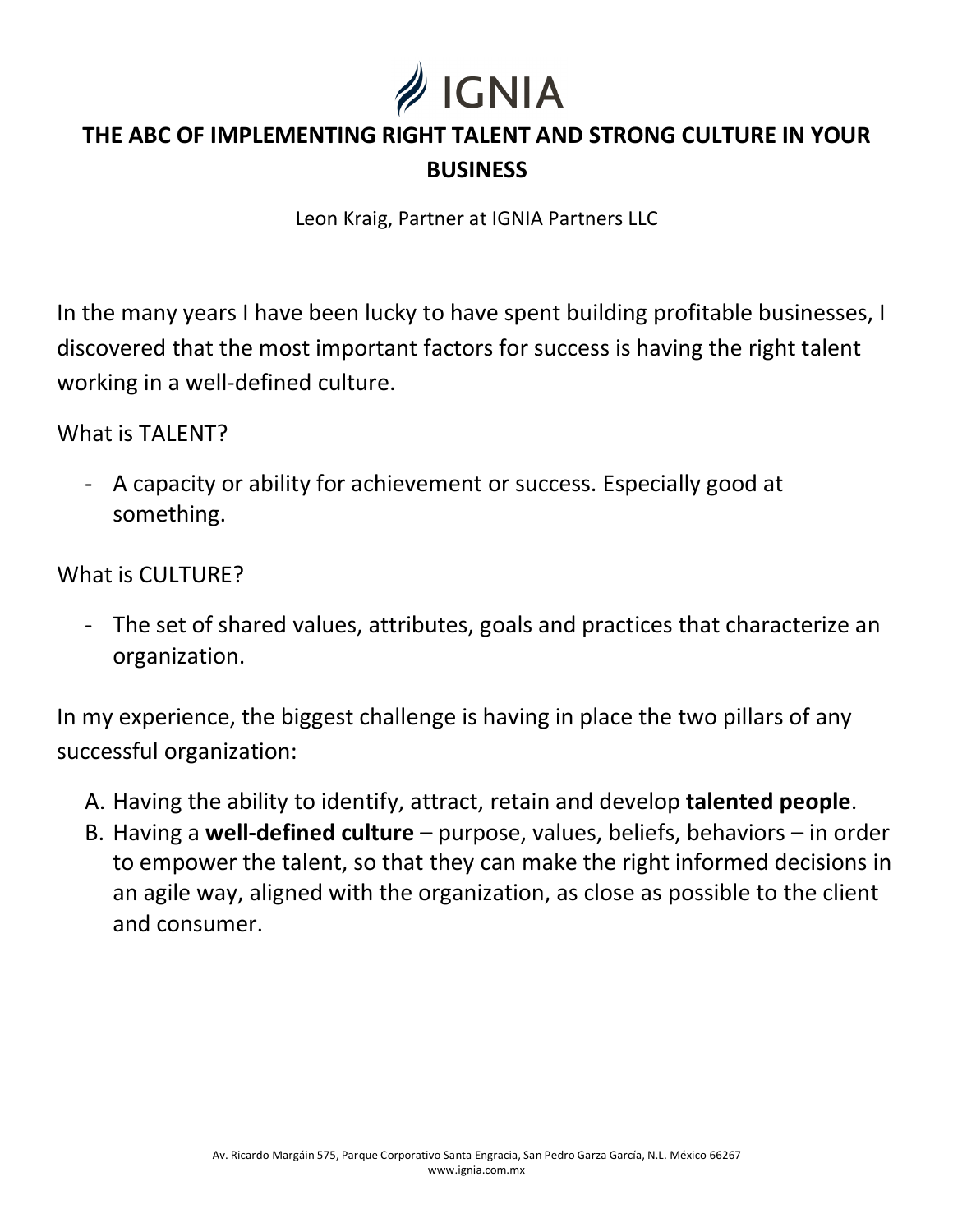## $\mathscr{D}$  IGNIA

So how to go about it in a few simple steps:

- 1. Establish the WHY (Purpose) of the organization (read Simon Sinek´s book "Start with Why").
- 2. Define the VISION (a snapshot of the future), the MISSION and the VALUES. The values are the framework to make decisions, so they need to be clear, short and memorable – eg. use acronyms. Leaders need to visibly live and demonstrate that they use these values to make everyday decisions, and they need to behave in line with behaviors implied by these values.
- 3. INSPECT IN CULTURE WHAT YOU EXPECT. There are tools to measure where your organization stands in terms of culture (call it "Best Place to Work", "Happiness at Work", "Engagement", etc.). You cannot improve what you don't measure! The one I really prefer using is Gallup´s Q12 Engagement survey, which focuses on elements such as:
	- a. Frequency of recognition
	- b. Do you really care about your people
	- c. Setting clear expectations
	- d. Providing the right material and equipment
	- e. Matching individual skills and passions with business needs
	- f. Having Organizational Development processes, such as goal setting, formal feedback, growth pathways
	- g. All positions with defined leadership competences and technical skills
	- h. Development plans for 100% of the population
	- i. Genuinely listening to all opinions
	- j. Spaces and mechanisms where people can informally get to know each other
- 4. ESTABLISH STRONG ACCOUNTABILITY & RESPONSIBILITY, essential to have a winning culture, which values accountability, and pays back the organization with trust and development.
- 5. Create an atmosphere of INNOVATION and CONTINUOUS IMPROVEMENT, encouraged by having the senior management walking the offices, factories and streets, touching the employees (at all levels), clients and consumers, obtaining inputs which cannot be generated when surrounded by the same four walls, the same screen and the same people.